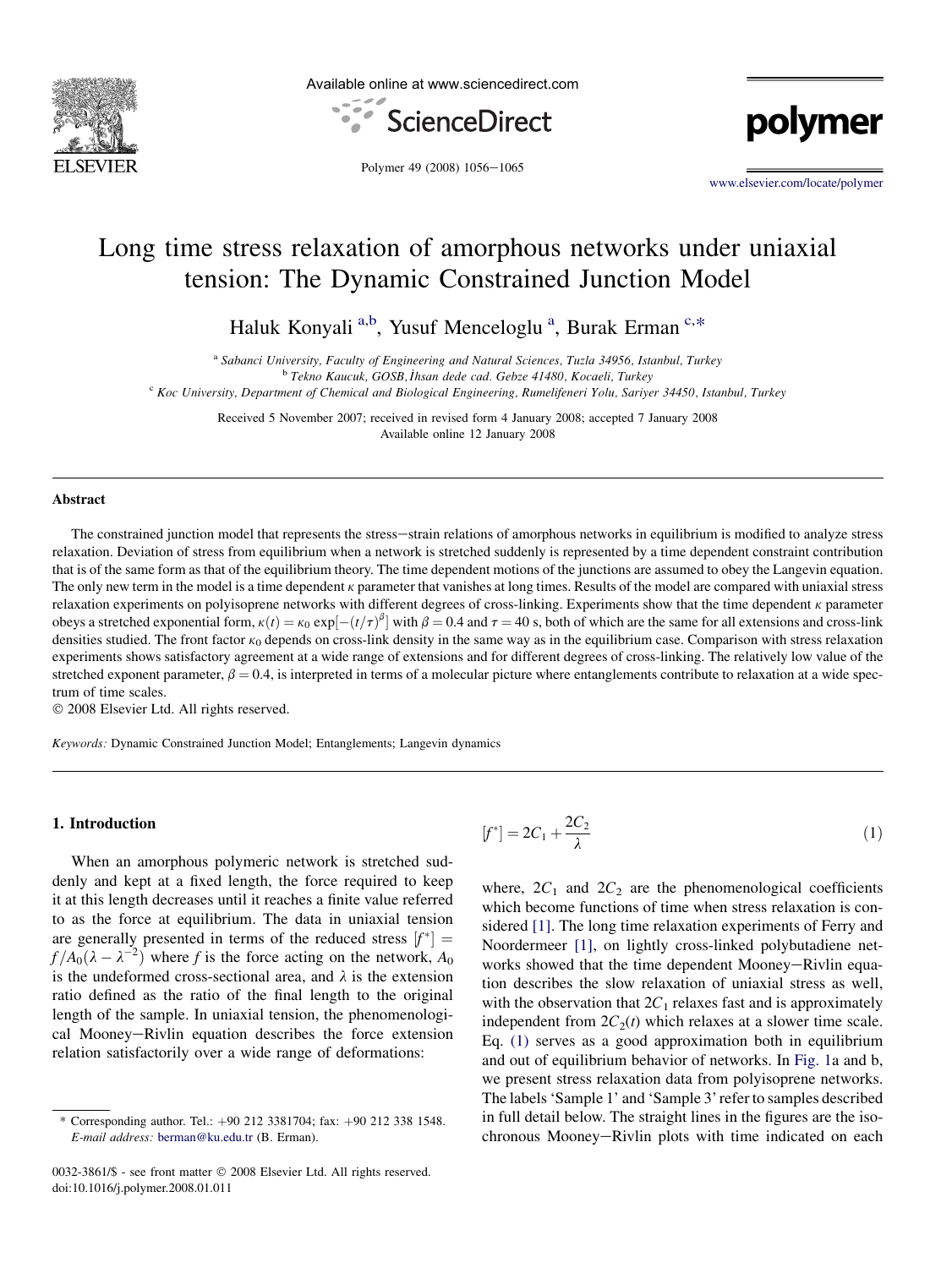<span id="page-1-0"></span>

Fig. 1. Time dependent Mooney-Rivlin plots of two polyisoprene samples under uniaxial stress relaxation. (See Section [3](#page-3-0) for details of the two samples.)

line. Points indicate the results of experiments. In agreement with Ferry's earlier observation, both figures show that the  $2C_1$  value represented by the intercept is independent of time, and relaxation progresses through the decrease of  $2C_2$ .

In molecular interpretations of rubber elasticity, the  $2C_1$ intercept is generally associated with contributions from the network cycle rank proportional to the number of chains constituting the network, and the slope  $2C_2$  is associated with contributions from constraints that affect the fluctuations of junction points. Thus, the  $2C_1$  term reflects contributions from network topology, whereas  $2C_2$  reflects effects of constraints that suppress the fluctuations in the system. The molecular weight of the portion of a network chain between trapped entanglements is  $M_e$ . If the molecular weight of a network chain,  $M_c$  is much larger than  $M_e$ , then under sudden stretch, each subchain of molecular weight  $M_e$  will act as a transient network chain and will contribute to the stress similar to the contribution of the permanent junctions. The  $2C_1$  term will be large, reflecting these transient contributions, and will subsequently decrease

upon relaxation. Thus, at shorter time scales,  $2C_1$  exhibits time dependence and relaxation contains components from the transient entanglement network. The time scale of measurements shown in Fig. 1 is sufficiently large such that  $2C_1$  is already time independent indicating that contribution of  $M_e$ 's has already died down and only the  $2C_2$  component exhibits time dependence.

The contribution of entanglements to  $2C_1$  has been the focus of both experimental and theoretical studies over the past several decades. Some experiments [\[2\]](#page-8-0) show that at equilibrium, the effects of entanglements diminish at high extensions and/or high swelling ratios, and have no contribution to the  $2C_1$  intercept. These are non-trapped entanglements or the so-called diffuse constraints. Others [\[3\]](#page-8-0) show that contributions from chain entanglements trapped in the system during cross-linking do not relax fully and contribute to  $2C_1$  [\[4\].](#page-8-0) The experiments of Rennar and Oppermann [\[5\]](#page-8-0) showed the conditions under which trapped entanglements are important in a conclusive manner. In the present work, we specifically focus on the time independence of  $2C_1$ , and not on the nature of contributions to it.

Although the Mooney-Rivlin model is good in representing tension data, it fails under compression and other types of deformation in equilibrium, and is a phenomenological equation that does not describe the molecular basis of network behavior. The constrained junction models  $[6-9]$  $[6-9]$  $[6-9]$  have been satisfactory in explaining the molecular basis of force-deformation relations at equilibrium. In the present work, we propose the time dependent constrained junction model to describe the relaxation behavior of amorphous networks.

In the first section below, we present the time dependent constrained junction model, followed by an experimental validation of the theory. In the last section, we discuss in detail the molecular picture that leads to the observed strain dependence of long time relaxation, and compare our results with previous work.

## 2. Theory and the model

At equilibrium, a network junction exhibits large-scale fluctuations about its mean position. This is because the network chains covalently attached to the junction, which we call 'pendent chains' from hereon, exhibit large-scale diffusive motions about their equilibrium configurations. In a tetra-functional phantom network where there are no constraints to suppress junction fluctuations, mean squared fluctuations  $\langle (\Delta R)^2 \rangle$  of a junction are related to the mean squared end-to-end distance  $\langle r^2 \rangle_0$  of a network chain by [\[7\]](#page-8-0)  $\langle (\Delta R)^2 \rangle = (3/8) \langle r^2 \rangle_0$ . For a polyisoprene network with reduced stress,  $[f^*]=0.1$  Nmm<sup>-2</sup>, the radius of the fluctuation domain for a junction at equilibrium is about 50  $\AA$  and there are about 50 cross-links that share this domain. In real networks this sphere is smaller due to constraints. According to the constrained junction model [\[6,8\]](#page-8-0), the mean squared radius of the domain in which a network junction fluctuates is inversely proportional to the constraint parameter,  $k_0$ . This parameter is defined as the ratio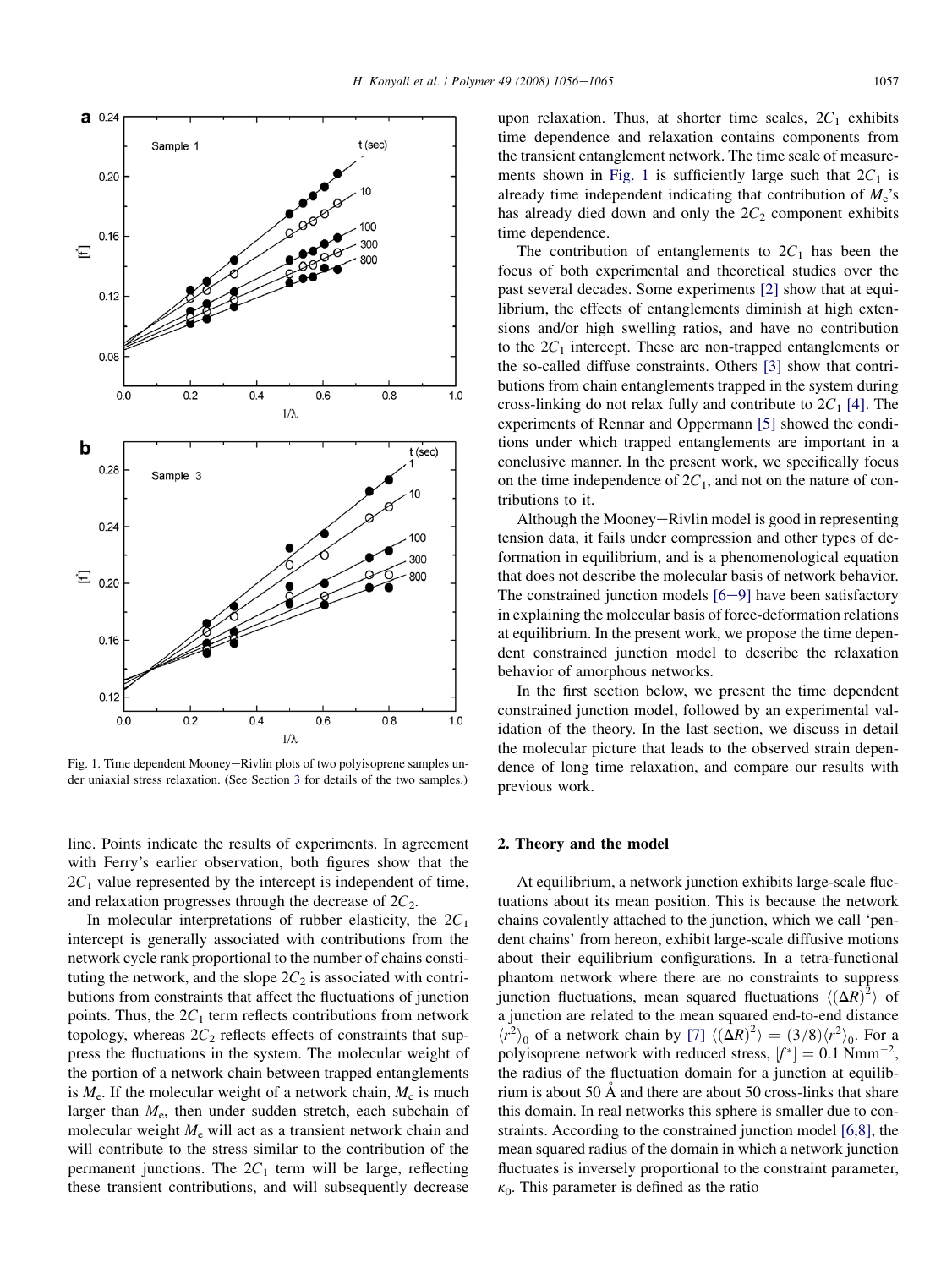<span id="page-2-0"></span>
$$
\kappa_0 = \frac{\langle \Delta R^2 \rangle_0}{\langle \Delta s^2 \rangle_0} \tag{2}
$$

where,  $\langle \Delta R^2 \rangle_0$  is the mean square fluctuation of the junction in the phantom network and  $\langle \Delta s^2 \rangle_0$  is the mean square fluctuations from the center of constraints. The value of  $\kappa_0$  varies between 0 for highly cross-linked networks and about 10 or 12 for lightly cross-linked networks. If  $\langle\Delta s^2\rangle_0$  goes to zero,  $\kappa_0$  goes to infinity, and the affine network model is recovered.

The diffusive motions of junctions have been observed in spin echo experiments [\[10\]](#page-8-0). These experiments, carried out on poly(dimethylsiloxane) networks with labeled junctions showed that the junctions move diffusively with characteristic relaxation times of  $1-10$  ns in a region whose size agrees with the predictions of the constrained junction model. The factors that affect the diffusion times of a junction come from its steric interactions with the entanglement domain and from the network chains that are covalently attached to it at the  $\phi$ -functional junction.

According to the constrained junction model, the entanglement domains transform affinely with macroscopic deformation. In a deformed network at equilibrium, the constraint domain is affinely transformed. Given the sufficiently long time, a junction can explore all points in this domain, as shown by the spin echo experiments. At short times following a sudden stretch, the junction does not have a chance to explore all points available to it at equilibrium. It explores the small vicinity of its initial position during the moment of stretch. As the network is allowed to relax, however, the junction diffusively explores larger and larger regions of the constraint domain. Stated in another way, the size  $\langle (\Delta s)^2 \rangle$  of the domain that appears in the definition of the  $\kappa_0$  parameter, Eq. (2), in which the junction can fluctuate is small at short times following the stretch and spreads out as time progresses. Thus, the  $\kappa_0$  parameter should be a function of time. The time dependent contributions to  $\kappa_0$  are expected to be large at short times following the sudden stretch and vanish with time as equilibrium is approached. The process may be followed easily through the time dependence of the  $2C_1$  and  $2C_2$  parameters where the former reflects the dynamics operating below length scales of  $[(M_e/M_c)\langle r^2\rangle_0]^{1/2}$  while the latter reflects the dynamics at length scales of  $\langle r^2 \rangle_0$  or larger. Here,  $\langle r^2 \rangle_0$  is the mean squared end-to-end distance of the unperturbed network.

Based on the above discussion, we write the force  $f(t)$  acting on the network at time  $t$  as

$$
f(t) = f_{\text{ph}} + f_{\text{c,eq}} + f_{\text{c}}(t) \tag{3}
$$

where  $f_{\text{ph}}$  is the component of force due to the phantom network, and  $f_{c,eq}$  and  $f_c(t)$  are the equilibrium and nonequilibrium forces due to constraints, respectively.

For uniaxial deformation [\[7\]](#page-8-0),

$$
f_{\rm ph} = \left(\frac{\xi kT}{L_0}\right) \left(\lambda - \frac{1}{\lambda^2}\right) \tag{4}
$$

Here,  $L_0$  is the length of sample, and  $\xi$  is the cycle rank of the network denoting the number of chains that should be cut in order to reduce the network to a tree. The second term  $f_{\text{c,eq}}$ in Eq. (3) is given by the constrained junction model as

$$
f_{\rm c,eq} = f_{\rm ph} \left[ \frac{\lambda K(\lambda) - \lambda^{-2} K(\lambda^{-1})}{\lambda^2 - \lambda^{-2}} \right]
$$
 (5)

where,

$$
K(\lambda^2) = B \left[ \frac{\dot{B}}{B+1} + \kappa_0^{-1} \frac{\lambda^2 \dot{B} + B}{B + \kappa_0 \lambda^{-2}} \right]
$$
(6)

$$
B = \kappa_0^2 \frac{\lambda^2 - 1}{\left(\lambda^2 + \kappa_0\right)^2} \tag{7}
$$

$$
\dot{B} = B \left[ \frac{1}{\lambda^2 - 1} - \frac{2}{\lambda^2 + \kappa_0} \right] \tag{8}
$$

The fundamental assumption of the theory of irreversible thermodynamics for small deviations from equilibrium is that the functional dependence of local entropy on the local extensive parameters is identical to the dependence in equilibrium [\[11\]](#page-8-0). This assumption allows us to extend the equilibrium constraint theory to the time domain, according to which the term  $f_c(t)$  in Eq. (3) now reads as

$$
f_{\rm c}(t) = f_{\rm ph} \left[ \frac{\lambda K(\lambda^2, t) - \lambda^{-2} K(\lambda^{-1}, t)}{\lambda - \lambda^{-2}} \right]
$$
 (9)

where the time dependence is introduced to the  $K$  function as

$$
K(\lambda^2, t) = B(t) \left[ \frac{\dot{B}(t)}{B(t) + 1} + \kappa(t)^{-1} \frac{\lambda^2 \dot{B}(t) + B(t)}{B(t) + \kappa(t) \lambda^{-2}} \right]
$$
(10)

with

$$
B(t) = \kappa(t)^2 \frac{\lambda^2 - 1}{\left(\lambda^2 + \kappa(t)\right)^2} \tag{11}
$$

$$
\dot{B}(t) = B(t) \left[ \frac{1}{\lambda^2 - 1} - \frac{2}{\lambda^2 + \kappa(t)} \right]
$$
\n(12)

The parameter  $\kappa(t)$  now becomes the only additional parameter to describe the relaxation behavior of the networks. The junction performs Brownian motion under the joint action of the pendent chains and the constraint domain. We assume that the pendent chains impose quickly varying forces on the junction relative to the response of the constraint domain. The latter provides the friction force. The motion of the junction may then be studied by the Langevin equation. In the [Appendix](#page-8-0), we show that the solution to the Langevin equation leads to the following form for the time dependent component of the  $\kappa$  parameter:

$$
\kappa(t) = \frac{\kappa_0}{1 + \frac{t}{\tau_1} - \alpha(3 + 4e^{-(t/2\alpha\tau_1)} - e^{-(t/\alpha\tau_1)})}
$$
(13)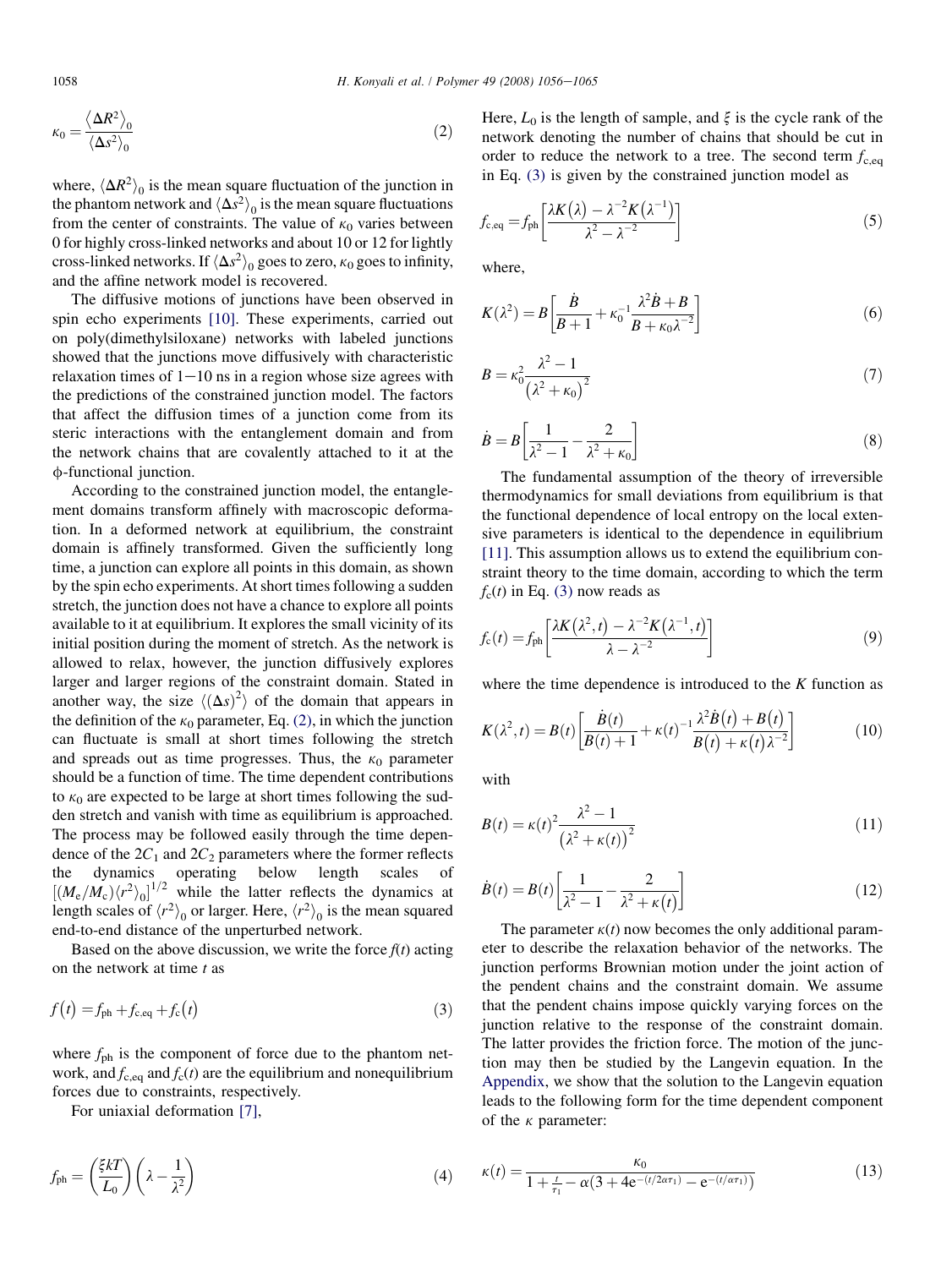<span id="page-3-0"></span>where,  $\kappa_0$  is the equilibrium value of the  $\kappa$  parameter,  $\tau_1$  =  $m\zeta \langle (\Delta s_0)^2 \rangle / 6kT$  has dimensions of time,  $\alpha = 3kT/m\zeta^2 \langle (\Delta s_0)^2 \rangle$ is dimensionless, and  $\zeta = 1/2\alpha\tau_1$  has dimensions of inverse time. When  $t = 0$ ,  $\kappa(0) = \kappa_0$ , at short times it exhibits a double exponential decay, and at long times it decays as  $\sim 1/t$ , and becomes zero at infinite time.

In real networks, there are several relaxation pathways of different time scales that contribute to the time dependent  $\kappa$ parameter. In general these are such that the relaxation through one pathway depends on the prior relaxation through another pathway. These complex patterns of relaxation are not reflected by the simple Langevin formulation presented here. In order to introduce such dependencies, the functional form of  $\kappa(t)$  should show more diffuse dependence on time. Two such possible forms are

$$
\kappa(t) = \kappa_0 \exp\left[-\left(\frac{t}{\tau}\right)^{\beta}\right] \quad \kappa(t) = A\left(\frac{t}{\tau}\right)^{-m} \tag{14}
$$

where,  $\tau$  is the characteristic time of relaxation of constraint effects,  $\beta$  is the exponent, m is the power, and  $\kappa_0$  and A are the front factors. The expression on the left in Eq. (14) is the stretched exponent form, and the one on the right is a power form, originally used by Chasset and Thirion [\[12\]](#page-8-0) to describe the long time relaxation of natural rubber networks. The two functions exhibit significant differences, both at short and long times. The power relation diverges as time goes to zero. It shows much faster decay than the stretched exponent at short times, and much slower decay at long times. Comparison with experimental data, as will be discussed in more detail below, showed that the power relation does not represent relaxation satisfactorily whereas the stretched exponent shows almost perfect agreement with data. We therefore adopt the stretched exponent form. The solution to the Langevin equation leads to  $\kappa_0$  which is identical to the corresponding equilib-rium value so that Eq. [\(13\)](#page-2-0) is recovered at  $t = 0$ . The stretch exponent  $\beta$ , indicating the multiexponential behavior of relaxation, is different than unity as will be shown in the experimental validation of the theory below.

The theoretical model presented in this section is valid only at long times at which the time dependence of the  $2C_1(t)$  term has vanished. There are excellent theories of rubber viscoelasticity that describe the short time behavior in which the transient entanglement network contribution is significant [\[13\]](#page-8-0).

In the following section, we present an experimental validation of the Dynamic Constrained Junction Model.

#### 3. Experimental

## 3.1. Materials used

The raw materials used in this recipe were natural rubber (polyisoprene), zinc oxide, stearic acid, CBS (N-cyclohexyl-2-benzothiazole sulphenamide) and sulfur. All the raw materials were used as received. The natural rubber grade was Ribbed Smoked Sheet, RSS1, with a Mooney viscosity of 85 Mooney Units, MU, at 100 °C, Mw  $\approx$  350 000 and a polydispersity index of 2.5. They were supplied from Eversharp Rubber Industries, Jalan, Singkang, Jementah, Johor. Zinc oxide, 99.7% purity with a 550 g/l bulk density was supplied from Metal Oksit ([www.metaloksit.com\)](http://www.metaloksit.com). Stearic acid with an acid value 208.8 mg KOH/g, fatty acid composition 55.2% C16, 44.2% C18 was supplied from Natoleo [\(www.natoleo.co.kr\)](http://www.natoleo.co.kr). CBS was supplied from MLPC. Its melting point was 97  $\degree$ C, ash content was 0.3% and specific gravity was 1.27. Sulfur was supplied from MLPC [\(www.mlpc-intl.com](http://www.mlpc-intl.com)). Its melting point was 115 °C and specific gravity was 2.04.

#### 3.2. Compounding

Compounds were prepared by using a lab scale 1.5 l Werner & Pfleiderer internal mixer. This internal mixer has standard tangential rotor geometry. The homogenizations were made on the two roll open mills. Rubber was fed into the chamber, masticated for 2 min and then zinc oxide and stearic acid were added. The compound was dumped at around  $135^{\circ}$ C. It homogenized on the two roll mill for 5 min. In the second stage, accelerator and sulfur were added on the two roll mill for different compounds.

#### 3.3. Vulcanization

Vulcanization was carried out in a compression molding with 160 t clamping force. All test sheets were vulcanized at 150  $\degree$ C/ 35 min. The test sheet dimensions were  $210 \times 300 \times 2$  mm<sup>3</sup>.

Before the test sheets were vulcanized, rheometer curves were checked at  $150^{\circ}$ C which is the teperature at which the test sheets were vulcanized later on. The rheometer curves showed that the torque values reach a plateau and remained constant from thereon, indicating that there is no reversion. The optimum cure times were obtained between 25 and 30 min depending on the different cross-linking densities in the rheometer curves. To be on the safe side, all sheets were vulcanized at 150 $\degree$ C for 35 min knowing that there is no reversion for these recipes.

### 3.4. Relaxation tests

Dumbbell shaped test specimens of 2 mm thickness were cut out from the vulcanized sheets with the help of a Zwick sample cutter in accordance with DIN 53 504, S1, with dimensions ca.  $50 \times 10 \times 2$  mm<sup>3</sup>. Relaxation tests were carried out in a Zwick Roell Z2.5 universal tensile machine (UTM) with a load cell of 2.5 kN. Extension data were acquired at every 10  $\mu$ m with an accuracy of 1%. The equipment used was testXpert V10.1 version software. Dumbbell shaped test sheets were tested at UTM with a pre-load of 0.2 N that prevented the initial curvature of the free samples. Test sheets were stretched to different extension ratios at a speed of 800 mm/min, and relaxed for 880 s for every sample. Data were taken at every 0.02 s during the test. In order to simplify presentation, we use the notation in [Table 1](#page-4-0) for sample designation.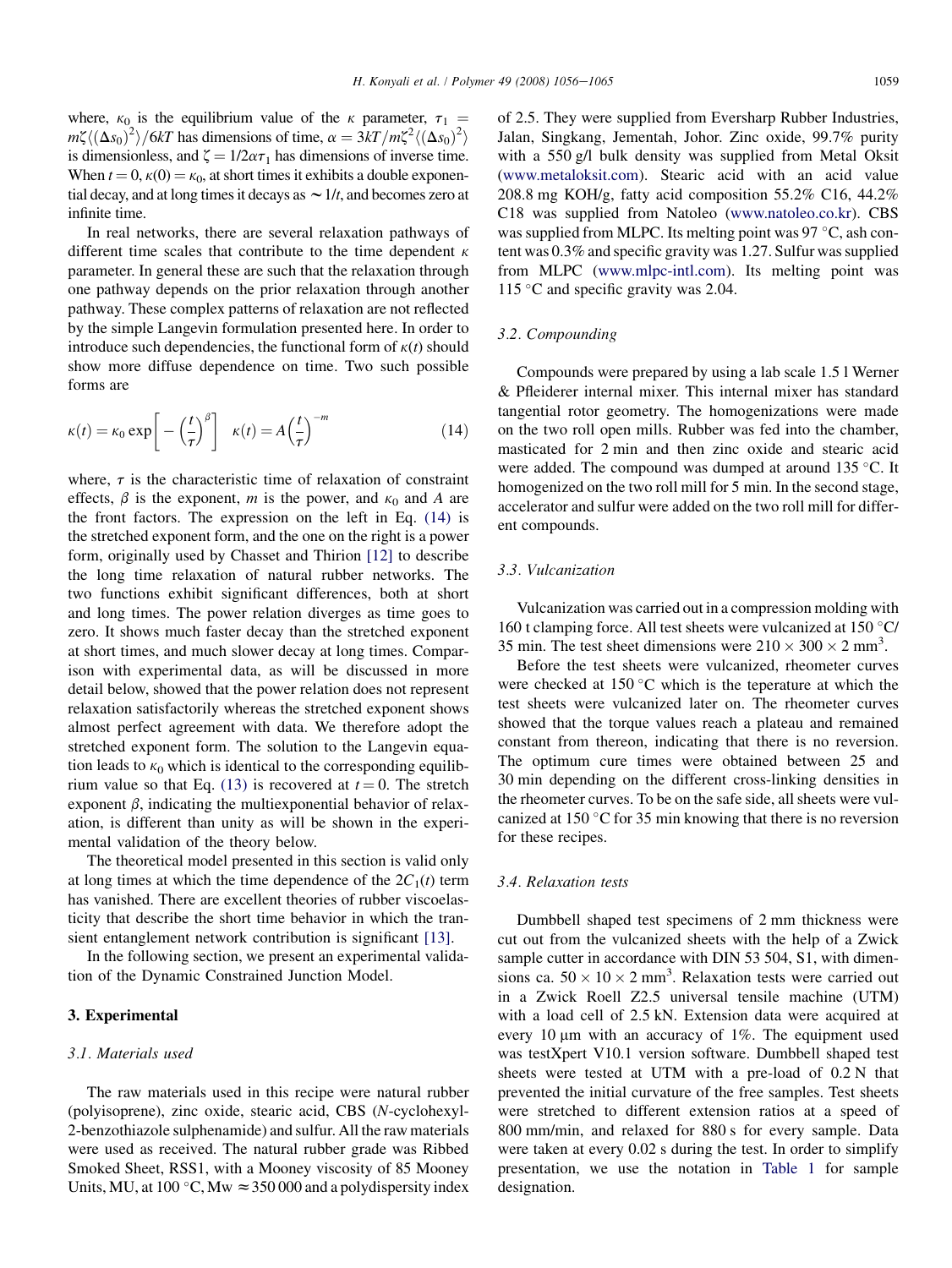<span id="page-4-0"></span>

| Sample notation | Table 1       |                         |                                 |  |
|-----------------|---------------|-------------------------|---------------------------------|--|
|                 |               |                         |                                 |  |
|                 | Sample number | $M_c^{\rm a} 10^4$ (Da) | $f_{\rm ph}$ <sup>b</sup> (MPa) |  |

|                | 1.32 | 0.092 | 9.0 |
|----------------|------|-------|-----|
| $\overline{2}$ | 1.12 | 0.104 | 8.0 |
| 3              | 0.86 | 0.132 | 6.0 |
| $\overline{4}$ | 0.75 | 0.154 | 4.6 |
|                |      |       |     |

<sup>a</sup> Obtained from the equilibrium  $2C_1$  values of force-deformation experiments.

<sup>b</sup> Obtained from the fit of the equilibrium constrained junction model to experimental data.

## 4. Results

In Figs.  $2-5$ , we present isochronous plots for networks with different cross-link densities. The ordinates denote the reduced stress [f\*] and the abcissae are the reciprocal extension ratios. The points show the results of experiments. The shortest time of observation is 1 s. The longest time of 880 s recorded in the experiments did not correspond to full equilibrium, but sufficiently close to it for all of the samples. The curves are obtained from the theory presented in this paper. They are obtained for each figure as follows: first a value for  $\kappa_0$  and  $[f_{\text{ph}}^*]$  is assumed. We also assumed the stretched exponential form for the function  $\kappa(t)$ . For a given value of  $\tau$  and  $\beta$  the calculated [f<sup>\*</sup>] values are compared with [f<sup>\*</sup>] values obtained from experiments. The calculations are repeated and the  $(\kappa_0, [f_{\text{ph}}^*])$  and  $(\tau, \beta)$  pairs that give the best agreement are accepted. Same procedure is repeated for each figure. The relaxation time of 40 s that gives the best agreement of theory with experiment is the same for all four samples. However, this is not true for lower cross-link densities and larger values of  $\tau$  are required as elaborated in more detail in Section 5.

In Fig. 2, the data and theory show excellent agreement for all times up to extension ratios of 3. Beyond that point data remain above the theoretical curves, probably due to finite chain extensibility or crystallization effects that are not included in the theoretical model. Experimental data points show some



Fig. 2. Isochronous plots of Sample 1 and comparison with the Dynamic Constrained Junction Model results.



Fig. 3. Isochronous plots of Sample 2 and comparison with the Dynamic Constrained Junction Model results.

scatter in [Fig. 5](#page-5-0) due to difficulties of relaxation experiments on higher cross-link density samples.

In Figs.  $6-9$ , the dependence of stress on time is presented for the four samples.

The extension ratios are indicated on each curve. Comparison of experimental points with results of the theory indicates that the model can accurately describe the time dependent behavior of networks in simple tension.

## 5. Discussion

In the present study, we extended the equilibrium constrained junction model to stress relaxation in uniaxial extension. In line with the fundamental assumption of irreversible thermodynamics, we took the functional dependence of the out of equilibrium stress on deformation same as given by the equilibrium theory. Results based on this simplification are in excellent agreement



Fig. 4. Isochronous plots of Sample 3 and comparison with the Dynamic Constrained Junction Model results.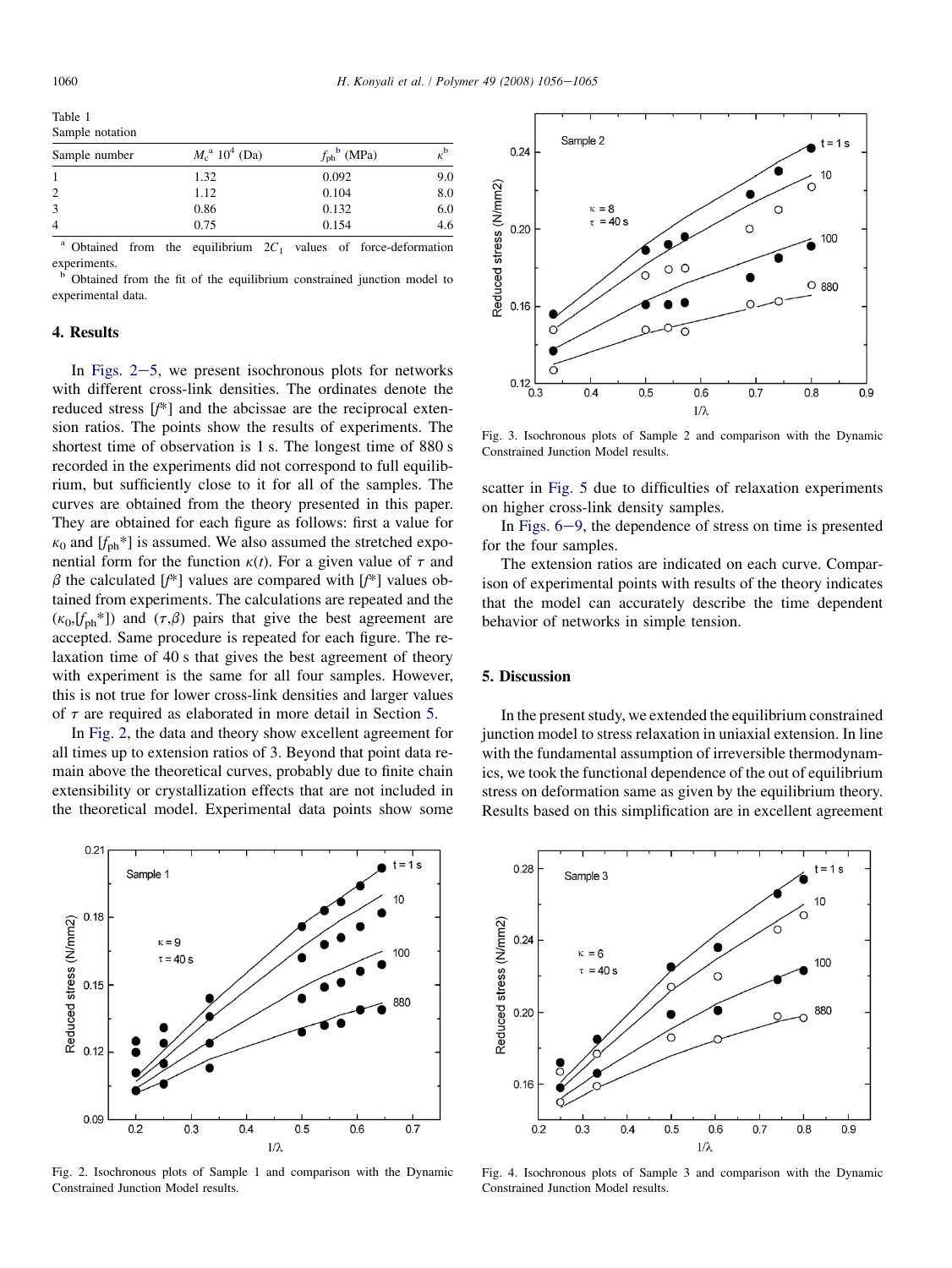<span id="page-5-0"></span>

Fig. 5. Isochronous plots of Sample 4 and comparison with the Dynamic Constrained Junction Model results.



Fig. 6. Dependence of stress on time for Sample 1.



Fig. 7. Dependence of stress on time for Sample 2.



Fig. 8. Dependence of stress on time for Sample 3.

with experiment. Relaxation is described by a single parameter,  $k(t)$  which leads to experimental data only if it is of the stretched exponent form. This form, which is known as the Williams-Watts-Kohlrauch form in phenomenological theories, may be taken as an indication of serial cooperativity where different pathways of relaxation exist in which one relaxation step depends on the occurrence of another. Stated in another way, relaxation goes through hierarchically constrained steps: sudden stretching of the network causes an affine-like deformation of chains. Chains deformed in this manner do not relax all at once. A group of chains relax first, this induces the relaxation of others, through network connectivity. Thus, according to this interpretation, relaxation propagates from one junction to its topological neighbors in a serial fashion. We would like to indicate that this interpretation, although plausible, is one of several other possible relaxation pathways  $[14-22]$  $[14-22]$ . The stretch exponent type of hierarchical relaxation was introduced by Palmer et al. [\[23\],](#page-9-0) and since then has been adopted for relaxation in a diverse field of materials.



Fig. 9. Dependence of stress on time for Sample 4.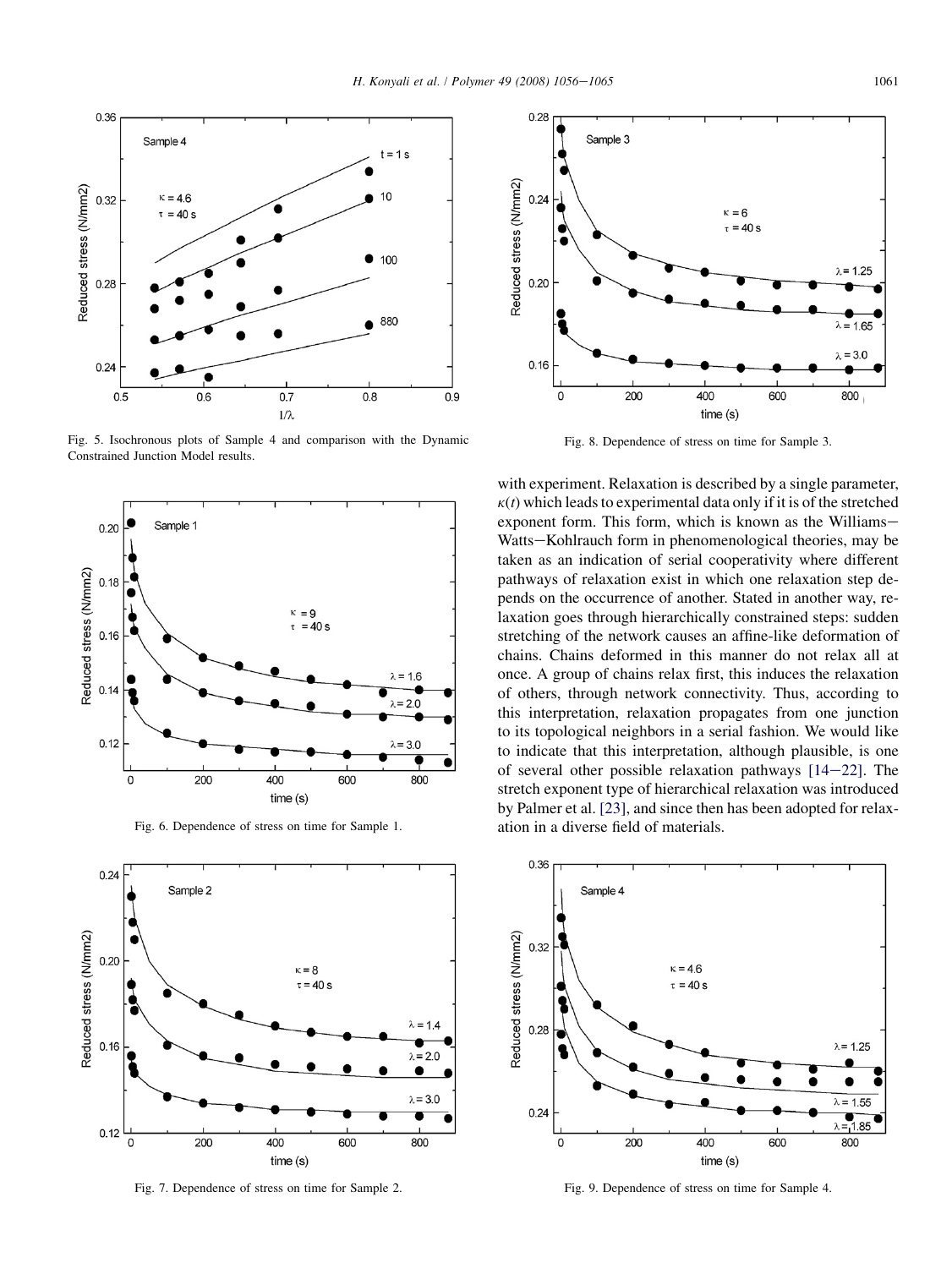

Fig. 10. Fluctuations of the junction i under the effects of entanglements.

In order to understand the molecular basis of long time relaxation, we consider the relaxation components of a junction in more detail: a junction is embedded into the  $\phi$ -functional network by means of  $\phi$  chains. The size of the fluctuation domain of the junction is determined by the fluctuations of the  $\phi$ chains covalently attached to the junction, and the rest of the network to which these  $\phi$  chains are attached. As briefly stated in Section [2,](#page-1-0) the system deforms close to affine when a sudden stretch is applied to the network. The chains and the junctions are close to 'frozen' at the initial state due to the hindrance of entanglements and steric effects. As the system relaxes, the junction explores different points in its fluctuation domain. We term this diffusional motion 'the relaxation of the junction'. The excursions of the junction are obviously a result of the fluctuations of the pendent chains. The pendent chains perform their fluctuations under the presence of intermolecular effects, i.e., entanglements. The entanglements on chains can be transferred to the junction most pronouncedly if the junction is part of a cycle as shown in Fig. 10. In fact, in a perfect network, there are several cycles of different lengths that affect the fluctuations of a junction. In Fig. 10, a cycle of length 6 is shown. The circle shows the fluctuation domain of junction i. The center of this domain is indicated by O. The vector  $\Delta s_i$ indicates the instantaneous fluctuation of the junction from its center. The distribution of  $\Delta s_i$  will be time dependent in a relaxing network. This time dependent distribution will vanish as equilibrium is approached. Cycles of different lengths are expected to contribute differently to the relaxation of the junction. Longer cycles are subject to larger number of chain entanglements and hence their contribution to relaxation will be spread over longer time scales. Shorter cycles with only a few entanglements will be the fastest relaxation contributors. If the relaxation time associated with a cyclic path is  $\tau_i$  and the contribution of this path to relaxation is  $g(\tau_i)$ , then the stretched exponential form, may be written as

$$
e^{-(t/\tau)^{\beta}} = \sum_{i} g(\tau_i) e^{-(t/\tau_i)}
$$
\n(15)

where the left hand side is determined by the experimentally obtained  $\tau$  and  $\beta$ . Once these parameters are known, the distribution function  $g(\tau_i)$  may be calculated by [\[24\]](#page-9-0)

$$
g(\tau_i) = \frac{1}{\pi \tau} \sum_{k=1}^{\infty} \frac{(-1)^k}{k!} \sin(\pi \beta k) \Gamma(\beta k + 1) \left(\frac{\tau_i}{\tau}\right)^{\beta k} \tag{16}
$$

Here,  $\Gamma$ () is the gamma function. For  $\beta = 0.4$  and  $\tau = 1$  s, the distribution function is calculated from Eq. (16) and is shown in Fig. 11. The peak contribution is equal to 0.175 and its relaxation time is around  $\tau_i = 2$  s. The relaxation times are spread over a large range. Even at a relaxation time of 20 s, the amplitude is 0.06 which is significant. According to the molecular model described above, such large relaxation times are those that result from entanglements along long cyclic paths.

We would like to point out that the independence of the characteristic time  $\tau$  from cross-link density is due to the small range of cross-link densities used in the experiments as may be readily seen from [Table 1.](#page-4-0) The  $M_e$  of polyisoprene is 6750. Accordingly,  $M_c/M_e$  values vary between 1 and 2 for Samples  $1-4$ . A possible interpretation that the same relaxation time characterizes all of the four samples is due to the small range of  $M_c/M_e$  for these samples. For lower degrees of cross-linking, the independence of  $\tau$  from cross-link density does not hold, as expected. In [Fig. 12](#page-7-0), we present results on a sample of lower cross-link density in which  $M_c/M_e = 3$ . During the time scale of observation, the  $2C_1$  parameter of this sample exhibited time dependence that is of the same order of magnitude as that of  $2C_2$ . This may be seen from the short time region of [Fig. 12](#page-7-0) where the theoretical curves cannot follow the rapid decay of experimental points due to the decay of  $2C_1$ . The decay of  $2C_1$  with time is not included in the model. Thus, the present model is valid only for time scales where  $2C_1$  has become independent of time, and in this region, the relaxation behavior may be described by the same characteristic time of  $\tau = 40$  s for the cross-link densities shown in [Table 1.](#page-4-0)

In 1965, Chasset and Thirion performed the first long time relaxation measurements on stretched natural rubber [\[12\]](#page-8-0) and proposed the power relation



Fig. 11. The spectrum of relaxation times for the exponent  $\beta = 0.4$ .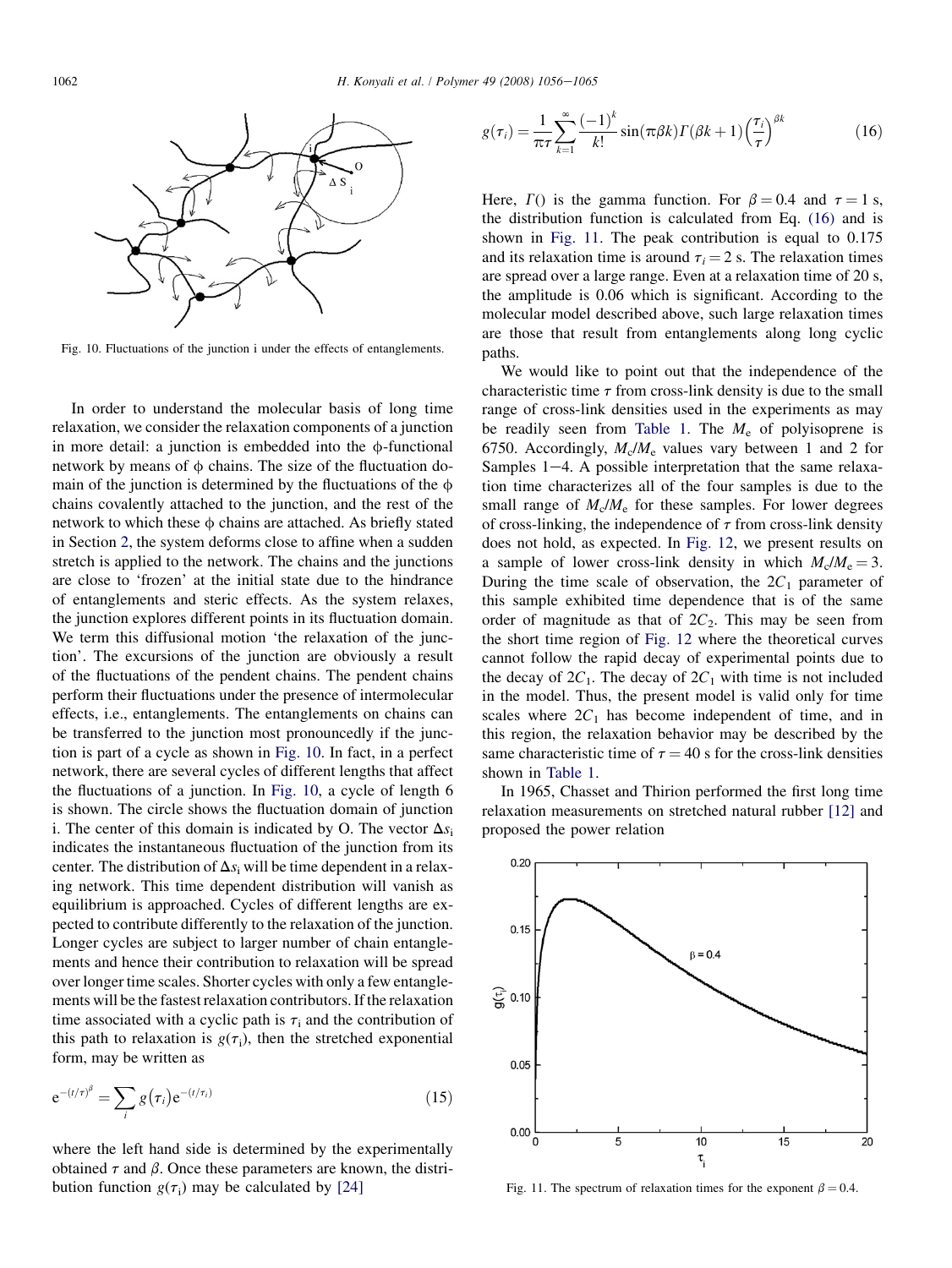<span id="page-7-0"></span>

Fig. 12. Relationship of stress with time for low cross-link density sample.

$$
E(t) = E(0) \left[ 1 + \left(\frac{t}{\tau}\right)^{-m} \right] \tag{17}
$$

as a satisfactory approximation to the relaxation modulus  $E(t)$ . Later, a theoretical basis for the long time relaxation was proposed by Curro and Pincus [\[14\]](#page-8-0) who proposed that relaxation resulted from the relaxation of the dangling chains. This interpretation is based on the single chain reptation concept of deGennes [\[25\]](#page-9-0) where one end of a chain is fixed at a stationary point and the remaining part reptates in the presence of topological constraints. Curro and Pincus summed up the contributions to the relaxation modulus from different dangling chains and arrived at the Chasset-Thirion expression for the relaxation. In a later paper, Curro et al., [\[15\]](#page-8-0) extended the reptation theory by modifying the Pearson-Helfand model for polymer stars  $[26]$  and showed that their model agrees with the Curro-Pincus model and the Chasset-Thirion expression at long times. Gaylord and DiMarzio proposed [\[16\]](#page-9-0) an alternative relaxation mechanism, based on the hopping model of hindered diffusion. This model lead to the stretched exponent form of the relaxation function rather than the Chasset-Thirion power relation. In a later paper, McKenna and Gaylord showed that the power law relation works only over a limited time, with deviations from experimental data at long times[\[17\].](#page-9-0) Havranek and Heinrich assumed a stretch exponent relaxation function to describe the time dependent behavior [\[18\]](#page-9-0). In a theoretical analysis, Sommer found that the tail end of relaxation obeys the stretched exponent form with an exponent of 1/3. Heinrich and Vilgis made a critical review of the different predictions and pointed out to the common origin of the stretched exponent and power expressions [\[19\].](#page-9-0) Thirion and Monnerie used double step stretching experiments to test the reptation of dangling chains [\[20,21\]](#page-9-0) and proposed that pendent chains as well as junction constraints both contribute to the stress relaxation of networks. Batra et al. [\[22\]](#page-9-0) performed relaxation experiments on end-linked polydimethylsiloxane elastomers with long pendent chains to test the validity of the empirical Chasset-Thirion equation and found that this functional form holds only in an intermediate time regime of the relaxation spectrum.

In order to compare the results of the present model with those given in earlier literature, we present in Fig. 13,  $\kappa(t)$  values as a function of time obtained by using the stretched exponent and the power relations. The circles are obtained from Eq. [\(13\)](#page-2-0) by taking  $\kappa_0 = 10$ ,  $\tau_1 = 8$ , and  $\alpha = 1.0$ . The solid curve is obtained by the stretched exponent function of Eq. [\(14\)](#page-3-0) by taking  $\kappa_0 = 10$ ,  $\tau_1 = 12$ , and  $\beta = 0.4$ . The values of  $\kappa_0$  and  $\tau_1$  are chosen to obtain the best agreement with the calculated points. The dashed curve is obtained by the power relation given in Eq. [\(14\)](#page-3-0), by taking  $A = 10$ ,  $\tau = 0.1$ , and  $m = 0.4$ . Comparison of the curves shows that the results obtained using the stretched exponent form agrees with the results of Eq. [\(13\)](#page-2-0) over a wide time span. Inasmuch as the stretched exponent form agrees perfectly with experimental data on natural rubber, we can conclude that the solution of the Langevin equation is satisfactory. The power form, on the other hand, decays very fast for short times and very slowly for long times when compared with the Langevin equation solution. The different choices of A,  $\tau$  and m lead to agreement with experiment either at very short times or at long times, but a satisfactory solution that would give agreement over the full range was not possible.

The time dependent component of the stress for small deformations is obtained from Eq. [\(9\)](#page-2-0) as

$$
f_{c}(t) \approx \frac{\left(\kappa(t)^{2} + 1\right)}{\left(\kappa(t) + 1\right)^{4}} \,\kappa(t)^{2}
$$
\n(18)

Thus, the time dependent force decays with the square of  $\kappa(t)$ . This leads to the stretched exponent  $f_c(t) \sim \exp[-(t/\tau')\beta]$ and the Chasset–Thirion power relation  $f_c(t) \sim (t/\tau)^{-2m}$  for the force at small deformations. Thus, the functional relation of force to time can be taken, similar to that of  $\kappa(t)$ , as the stretch exponent or the Chasset-Thirion form. Since the Chasset-Thirion relation was not satisfactory in representing  $\kappa(t)$ , it is not expected to perform well for the force-time relation. Thus, the conclusion of McKenna and Gaylord [\[17\]](#page-9-0) and Batra et al.



Fig. 13. Comparison of  $\kappa(t)$  obtained from different representations presented as a function of time in arbitrary units.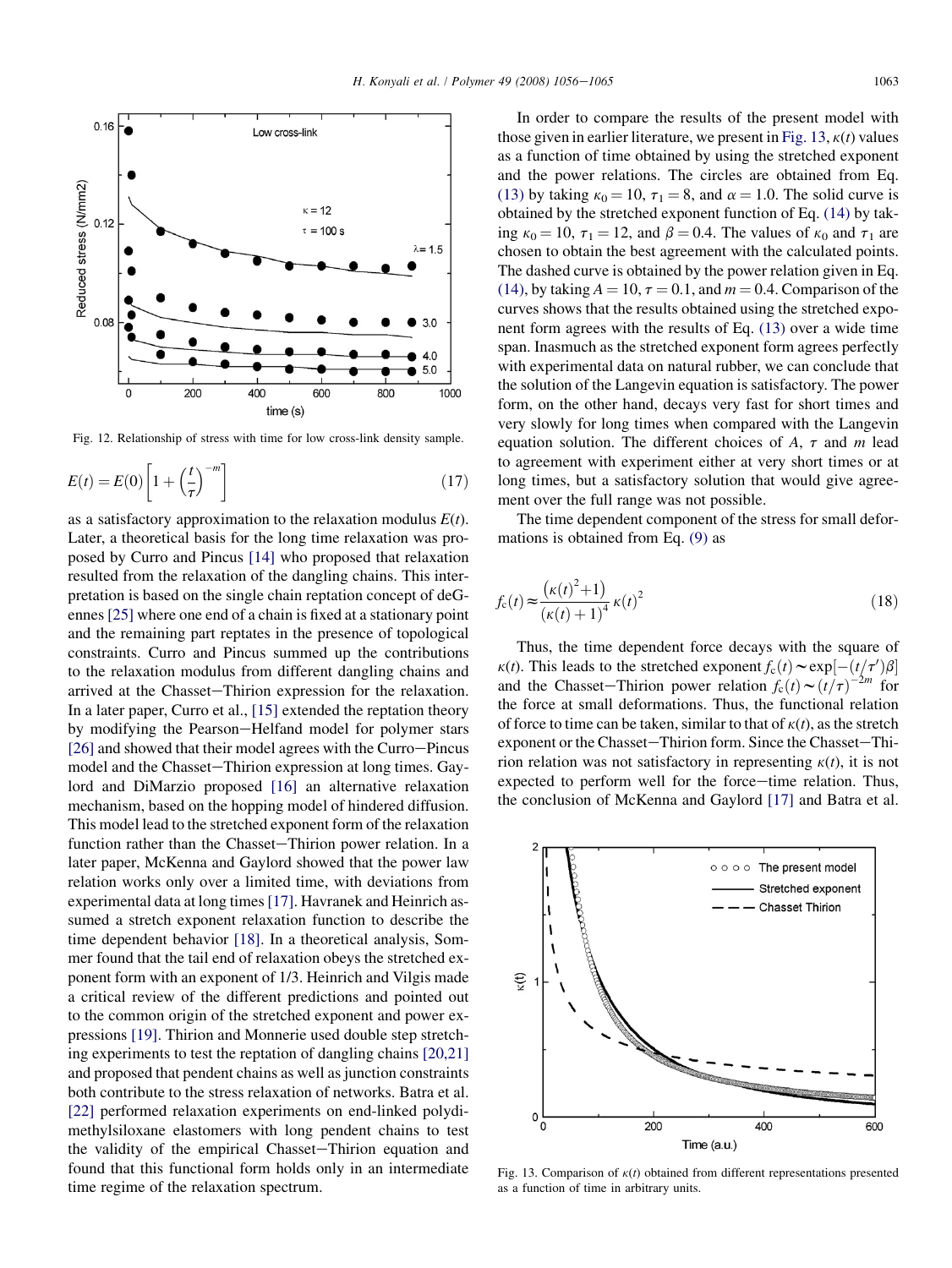<span id="page-8-0"></span> $[22]$  on the inadequacy of the Chasset-Thirion form over large time spans is also a consequence of the present work.

As a final remark it should be pointed out that the equilibrium constrained junction model can satisfactorily describe multiaxial stress-strain behavior of networks whereas the Mooney-Rivlin model fails [\[27\].](#page-9-0) Along these lines, extension of the present Dynamic Constrained Junction Model to relaxation in multiaxial states of deformation may lead to a better description of network viscoelasticity under general loading.

## Appendix

The distribution of the fluctuations  $\Delta s$  of junctions from their centers of entanglements is modified when a network is stretched suddenly. At small times following the stretch, the junction will be embedded in their immediate environments. Thus the distribution of  $\Delta s$  will transform close to affine at initial times. As time progresses, the junctions will explore larger regions as a result of diffusive motions, and in the absence of network connectivity, the magnitude of fluctuations will become indefinite. Thus, the time dependent component of  $\Delta s$ will be executing Brownian motion, governed by the Langevin equation [\[28\]](#page-9-0)

$$
\frac{d\mathbf{\hat{\Delta}}s}{dt} = -\zeta \mathbf{\hat{\Delta}}s + A(t)
$$
\n(A1)

where,  $\mathbf{\hat{\Delta s}}$  is the time rate of change of  $\Delta s$ .  $A(t)$  is the fluctuating force on the junction, and  $\zeta$  is the friction force. The formal solution of Eq. (A1) is

$$
\Delta s = \Delta s_0 e^{-\zeta t} + e^{-\zeta t} \int_0^t e^{\zeta t} A(\xi) d\xi
$$
 (A2)

The displacement  $\Delta s$  is obtained by integration as

$$
\Delta s = \Delta s_0 + \int\limits_0^t \Delta s(t') dt' \tag{A3}
$$

Substituting Eq. (A2) into Eq. (A3) leads to

$$
\Delta s = \Delta s_0 + \zeta^{-1} \hat{\Delta s_0} (1 - e^{-\zeta t}) + \int_0^t \zeta^{-1} \left[ 1 - e^{-\zeta (t'-t)} \right] A(t') dt' \tag{A4}
$$

The fluctuations  $\Delta s$  are Gaussianly distributed [\[28\]](#page-9-0)

$$
W(\Delta s, t; \Delta s_0, \Delta s_0)
$$
  
=  $\left[ \frac{m\zeta^2}{2k\pi T (2\zeta t - 3 + 4e^{-\zeta t} - e^{-2\zeta t})} \right]^{3/2}$   

$$
\times \exp - \left[ \frac{m\zeta^2 (\Delta s - \Delta s_0 - \zeta^{-1} \Delta s_0 (1 - e^{-\zeta t}))^2}{2kT (2\zeta t - 3 + 4e^{-\zeta t} - e^{-2\zeta t})} \right]
$$
(A5)

where,  $W(\Delta s, t; \Delta s_0, \Delta s_0)$  is the probability that the junction is at position  $\Delta s$  from its mean location at time t, given that it was at  $\Delta s_0$  at time zero with an initial velocity of  $\Delta s_0$ , and  $m$  is an effective mass representative for the junction. For sufficiently long times, neglecting the effects of initial velocity and taking the ensemble average yields

$$
\langle (\Delta s)^2 \rangle = \langle (\Delta s_0)^2 \rangle + \frac{3kT}{m\zeta^2} (2\zeta t - 3 + 4e^{-\zeta t} - e^{-2\zeta t})
$$
 (A6)

which leads to the time dependent  $\kappa$  parameter

$$
\kappa(t) = \frac{\langle (\Delta R)^2 \rangle}{\langle (\Delta s)^2 \rangle} = \frac{\langle (\Delta R)^2 \rangle}{\langle (\Delta s_0)^2 \rangle + \frac{3kT}{m\xi^2} (2\zeta t - 3 + 4e^{-\zeta t} - e^{-2\zeta t})}
$$
(A7)

At  $t = 0$ , the righthand side becomes  $\langle (\Delta R)^2 \rangle / \langle (\Delta s_0)^2 \rangle$ which is the equilibrium  $\kappa$ ,  $\kappa_0$ . At long times, fluctuations  $\langle (\Delta s)^2 \rangle$  grow indefinitely, and  $\kappa(t)$  goes to zero, indicating that the time dependent component of stress resulting from constraints on the junction vanishes. The righthand side of Eq. (A7) shows that the relaxation of  $\kappa(t)$  is not single exponential. In the long time approximation, the term linear in time dominates and Eq. (A7) may be approximated by

$$
\kappa(t) = \frac{\kappa_0}{1 + \left(\frac{t}{\tau}\right)}\tag{A8}
$$

where,

$$
\tau = \frac{\zeta}{6kT} \tag{A9}
$$

is the characteristic relaxation time. Eq. (A8) corresponds to slow relaxation. Based on the discussion of contributions to relaxation at different time and length scales, we approximate  $k(t)$  by a stretched exponential function, given by Eq. [\(14\)](#page-3-0).

#### References

- [1] Noordermeer JWM, Ferry JD. J Polym Sci Polym Phys Ed 1976;14:  $509 - 20$
- [2] Erman B, Wagner W, Flory PJ. Macromolecules  $1980; 13: 1554-8$ .
- [3] Graessley WW. Polymeric liquids and networks: structure and properties. New York: Taylor and Francis; 2007.
- [4] Langley NR, Polmanteer KE. J Polym Sci Polym Phys Ed 1974;12:  $1023 - 34.$
- [5] Rennar N, Oppermann W. Colloid Polym Sci 1992;270:527-36.
- [6] Flory PJ. J Phys Chem 1977;66:5720-9.
- [7] Erman B, Mark JE. Structures and properties of rubberlike networks. New York: Oxford University Press; 1997.
- [8] Erman B, Flory PJ. Macromolecules  $1982; 15:806-11$ .
- [9] Flory PJ, Erman B. Macromolecules  $1982;15:800-6$ .
- [10] Ewen B, Richter D. In: Mark JE, Erman B, editors. Elastomeric polymer networks. Englewood Cliffs, NJ: Prentice Hall; 1992. p. 220-34.
- [11] Callen HB. Thermodynamics and an introduction to thermostatistics. New York: Wiley; 1985.
- [12] Chasset R, Thirion P. In: Proceedings of the conference on physics of non-crystalline solids, vol. 264; 1965. p. 345-59.
- [13] Ferry JD. Viscoelastic properties of polymers. New York: Wiley; 1980.
- [14] Curro JG, Pincus P. Macromolecules  $1983;16:559-62$ .
- [15] Curro JG, Pearson DS, Helfand E. Macromolecules 1985;18:1157-62.